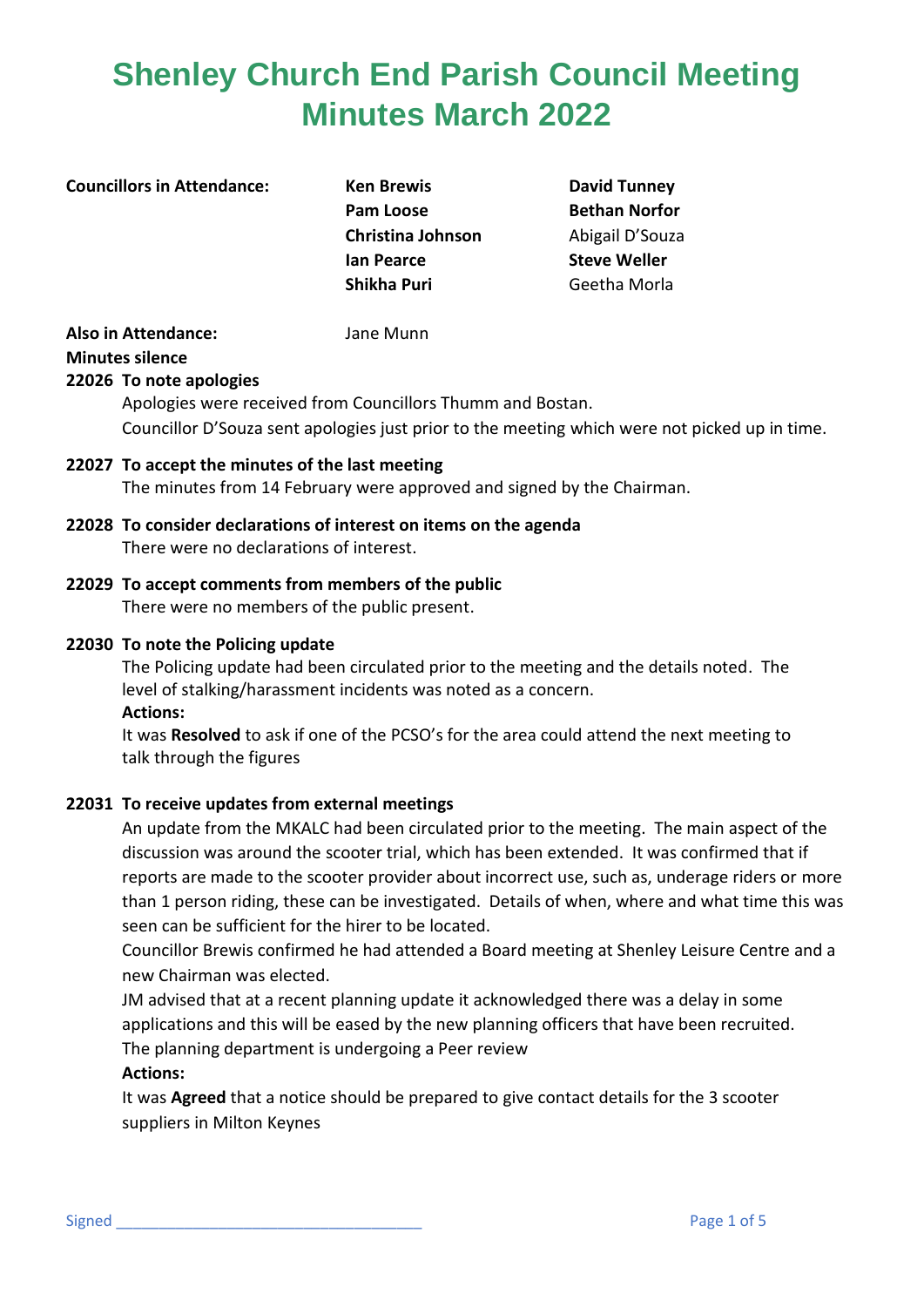# **22032 To consider participation in a Dementia Friends Awareness Session**

Councillor Pearce shared information from Dementia Friends who are offering dementia awareness sessions for councillors and local groups. This is part of a programme within Milton Keynes to become create dementia friendly communities.

#### **Actions:**

It was **Resolved** to accept the offer and hold the session via Zoom/Teams to enable more people to participate.

#### **22033 Crownhill Meeting Place**

Councillors Brewis and Pearce updated on a meeting held last week with representatives from MKC. The current contract with InspireAll ends November 2024 and consists of only 4 properties, 1 of which is Crownhill. The existing arrangement will continue for the next 12 months as no agreement has been reached regarding maintenance and future provision **Actions:**

It was **Agreed** that Jane M and Jane W will support InspireAll with identifying potential improvements and an offer to meet with the new contracts manager will be put forward.

#### **22034 Landscaping from 2023**

Currently the responses received to the consultation do not support the proposal for the parish to take on landscaping. Those that do support are highlighting the inconsistent approach to the maintenance.

The reports received on possibly costs have cemented the view that the grant available would cover approximately 50% of the full cost of the contract. **Actions:**

Subject to there being no noticeable change in the percentage of residents supporting the proposal, it was **Resolved** to decline the opportunity to take on landscaping It was **Resolved** to look at working with any new contractor to purchase top ups in some areas of the parish where concerns have been identified

# **22035 Reports and recommendations**

The reports had been circulated prior to the meeting and the contents noted. The council are due to renew the electricity supplier at Medbourne during this year and attention was raised to the possibility that the increase could be double the rates now.

Following discussion and vote it was agreed to nominate Willen Hospice as the council charity

It was noted the onsite audit had been completed and the year end details would be reviewed remotely. The audit position will be reviewed for the next financial year. The queries raised by Tattenhoe Youth Football Club on the cost of the agreement for the 2022-23 season was discussed. It was agreed that the small increase over last year represented good value for the facilities provided. It was noted that our agreement is calculated differently to other facilities and consideration should be given to an alternative calculation for 2023-24 season. It was agreed that a clause to reduce costs should another lockdown or similar situation occur should be introduced.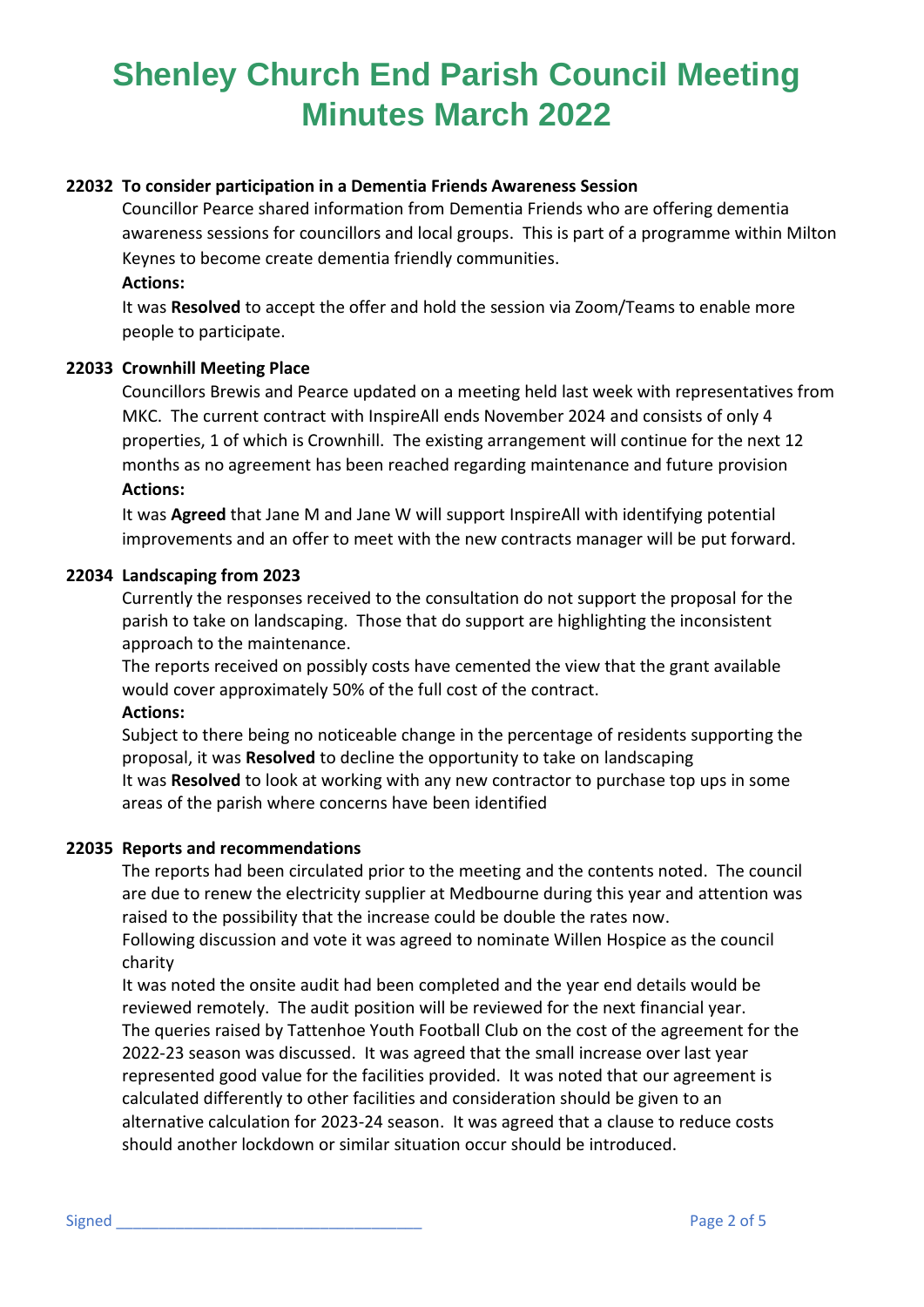#### **Actions:**

It was **Agreed** that various options for future utilities be considered including the possibility of joining the MKC contract. The contract offering best value to the parish should be taken on

It was **Resolved** to support Willen Hospice with any fund-raising activities It was **Resolved** to add in a clause to the football club agreement to reduce charges should there be government rulings that outdoor sport must cease It was **Resolved** to keep the charging structure as set out for the 2022-23 football season

It was **Agreed** that alternative charging options should be considered for the 2023-24 football season

# **22036 To consider planning applications currently active**

# **22/00378 Matilda Gardens 2 storey side and single storey rear**

There were no objections to the proposal. It was noted that a lamp post appears to be situated on the corner of the boundary that may inhibit the proposed parking arrangements.

The following were noted as decisions on previous applications:

# **Decisions Made:**

| 22/00056 | <b>Rathbone Close</b> | Permitted        |
|----------|-----------------------|------------------|
| 21/03465 | <b>Barret Place</b>   | <b>Permitted</b> |
| 21/03713 | <b>Pigott Drive</b>   | <b>Permitted</b> |

# **Actions:**

It was **Resolved** to respond to the applications as agreed.

# **22037 Jubilee Mosaic Project**

The final 3 designs in each category (6) were reviewed and 6 winners chosen. The proposed carved animals were considered and agreed subject to budget It was agreed that the official unveiling would be at 6:30pm on the 30 May and an invite would be extended to the mayor.

#### **Actions:**

It was **Resolved** to pass the details for the winning entries to Honey Mosaics It was **Resolved** to purchase wood carvings for the garden It was **Agreed** to invite the Mayor to the event

# **22038 Financial Matters**

|                            | Details of payments authorised to date had been circulated: |           |
|----------------------------|-------------------------------------------------------------|-----------|
| BR Mead                    | Plumbing repairs Oxley & Medbourne                          | £285.00   |
| <b>Reflection Cleaning</b> | <b>Windows Cartshed</b>                                     | £35.00    |
| Pensions                   | February                                                    | £3,599.51 |
| Tax & NI                   | February                                                    | £3,085.84 |
| Anglian Water              | Medbourne                                                   | £98.24    |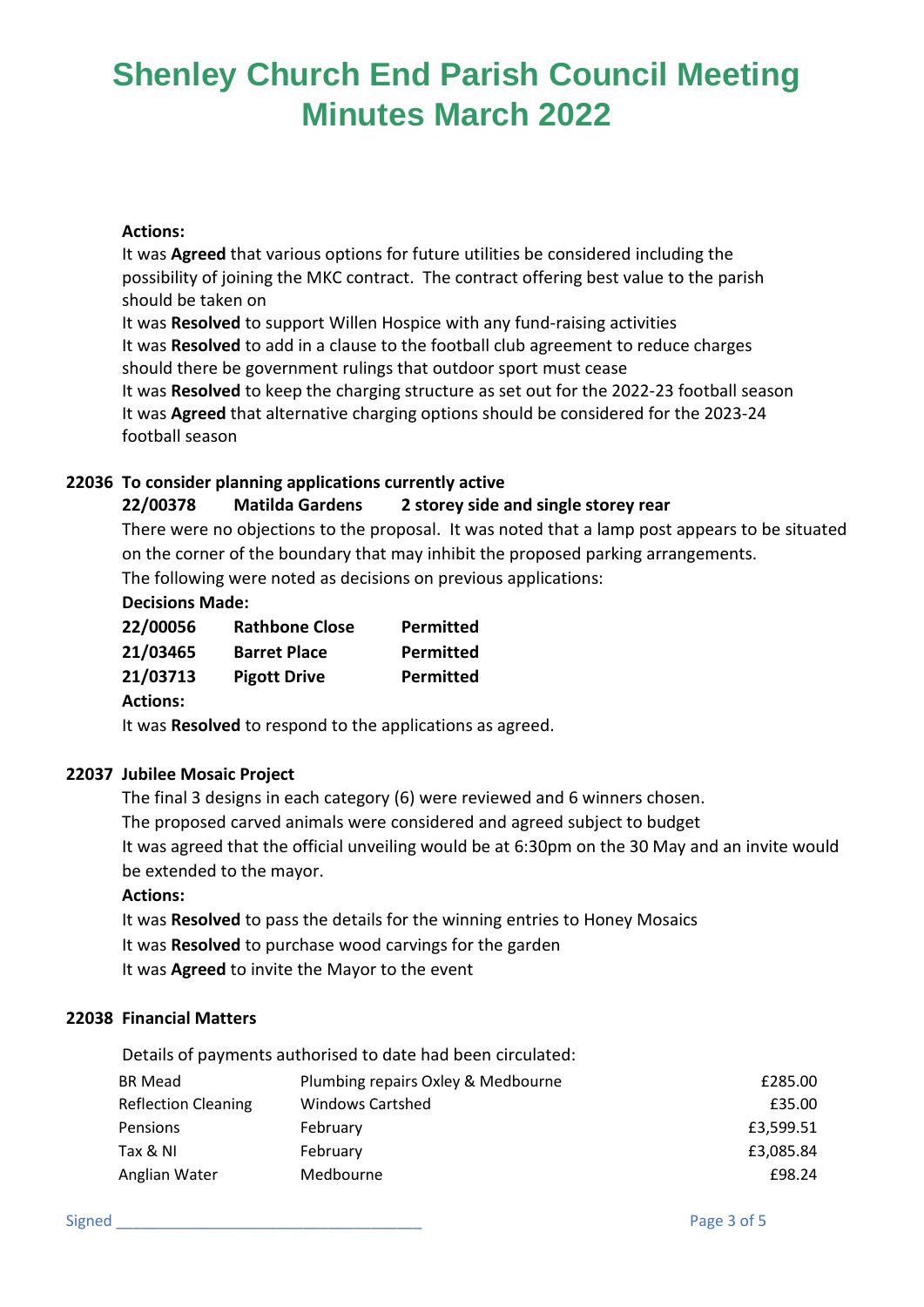| Anglian Water          | Crownhill allotments                   | £3.09     |
|------------------------|----------------------------------------|-----------|
| <b>Expert Security</b> | <b>CCTV Contract Cartshed</b>          | £180.00   |
| Wages                  | March                                  | £888.60   |
| Warners                | <b>Bins February</b>                   | £1,092.00 |
| <b>FCS</b>             | Windows Medbourne & Oxley              | £141.60   |
| Mister Handyman        | Deposit - Kitchen door replacement Med | £344.00   |
| Black & White          | Alarm call out Oxley                   | £148.26   |
| Qtac                   | February payroll                       | £26.46    |
| Rialtas                | Accounts system                        | £807.60   |
| SGS                    | Medbourne Grounds February             | £1,152.00 |
| Neal Landscape         | Cartshed, Oxley & reading garden       | £216.00   |
| Krystal Hygiene        | Cleaning equipment                     | £40.25    |
| Prokleen               | Cleaning all sites February            | £2,513.40 |
| Meet & Greet Oxley     | Jan & Feb                              | £100.00   |
| Living Wage            | Membership                             | £72.00    |
| <b>PPL PRS</b>         | Music Licence all buildings            | £412.32   |
| Deposit Refunds        |                                        | £370.00   |
| Brooknight             | Lockups Feb & Jan                      | £65920    |
| Bespoke Media          | Newsletter print                       | £1636.00  |
| Kent Electrical        | Emergency light replacements all sites | £1672.50  |
| <b>Brill Gas</b>       | <b>Boiler Service Cartshed</b>         | £70.00    |
| Pericom                | Support Feb                            | £411.81   |
| Vac Docs               | Scrubber dryer replacement hose        | £42.00    |
| Oxley Academy          | <b>Electric January OPCC</b>           | £1082.41  |

#### **Payments Made since last meeting**

| Deposit Returns |         | £1350.00  |
|-----------------|---------|-----------|
| Memorial Bench  | Deposit | £300.00   |
| Mosaic          | Deposit | £2,000.00 |

#### **Actions:**

It was **Noted** that the printer would now be replaced as agreed in September 2022.

|  | Clerk |  |
|--|-------|--|